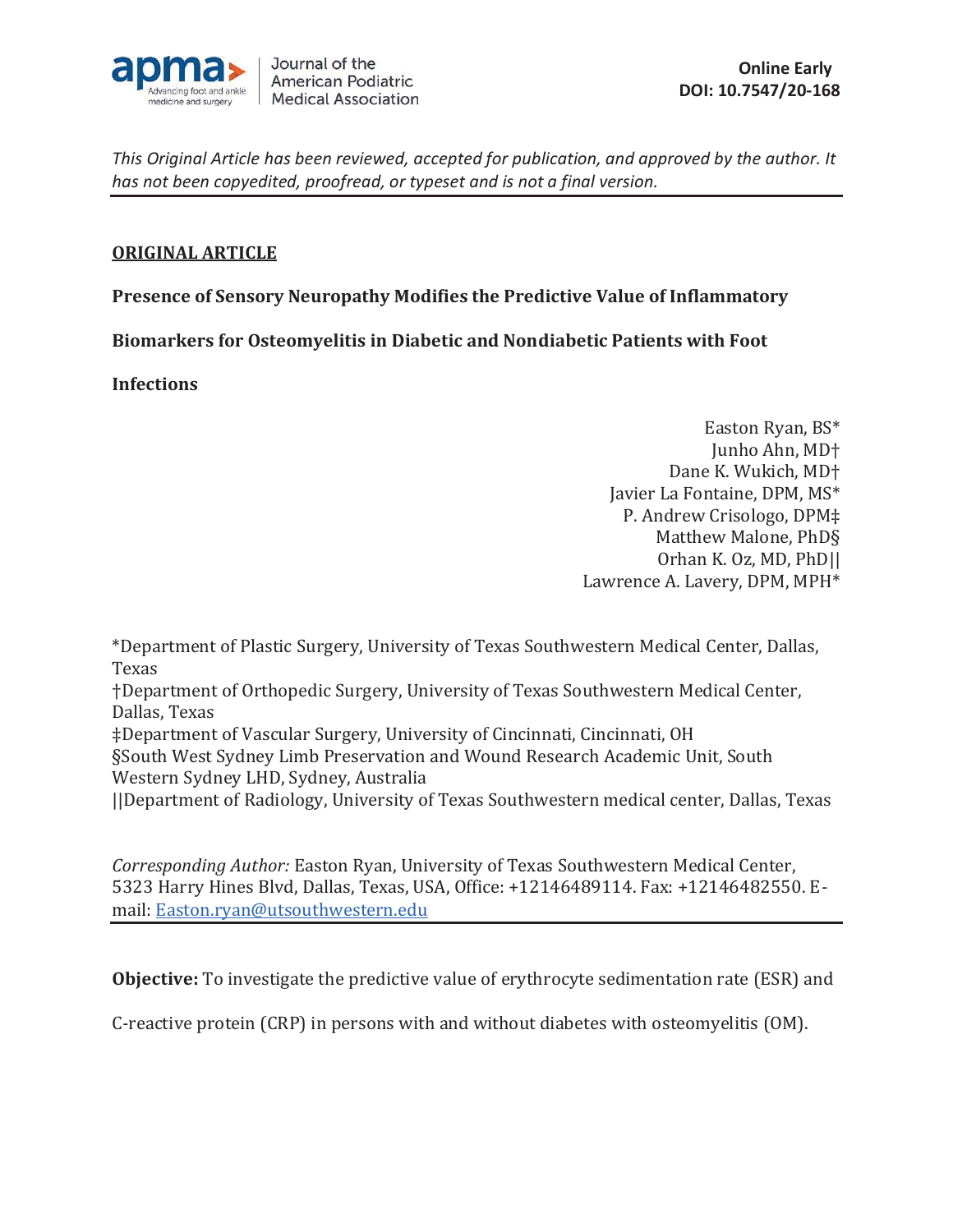

**Methods:** We evaluated 455 patients in a retrospective cohort study of patients admitted to the hospital with diabetic foot osteomyelitis [OM] (n=177), diabetic foot soft tissue infections (STIs) (n=176), non-diabetic OM (n=51) and non-diabetic STIs (n=51). Infection diagnosis was determined through bone culture, histopathology for OM, and/or imaging (MRI/SPECT CT) for STI. The optimal cutoffs of ESR and CRP in predicting OM were determined by receiver operating characteristic (ROC) analysis. Sensitivity and specificity, positive predictive value (PPV), negative predictive value (NPV), positive likelihood ratio (LR+) and negative likelihood ratio (LR–) were determined through contingency tables. **Results:** In persons without diabetes with STI and OM the mean ESR and CRP difference was 10.0 mm/hr. and 2.6 mg/dL. In contrast persons with diabetes had higher levels of each, 24.8 mm/hr. and 6.8 mg/dL, respectively. As a result, ESR and CRP predicted OM better in patients with DM. However, when patients were stratified by neuropathy status, ESR remained predictive of OM in diabetic patients with neuropathy (75% sensitivity, 58% specificity) but not in diabetic patients without neuropathy (50% sensitivity, 44% specificity). CRP remained predictive irrespective of neuropathy status. A similar trend was observed in patients without diabetes.

**Conclusions:** Previous studies have reported that ESR and CRP are predictive of osteomyelitis. However, the current study suggests that neuropathy influences the predictive value of inflammatory biomarkers. The underlying mechanisms requires further study.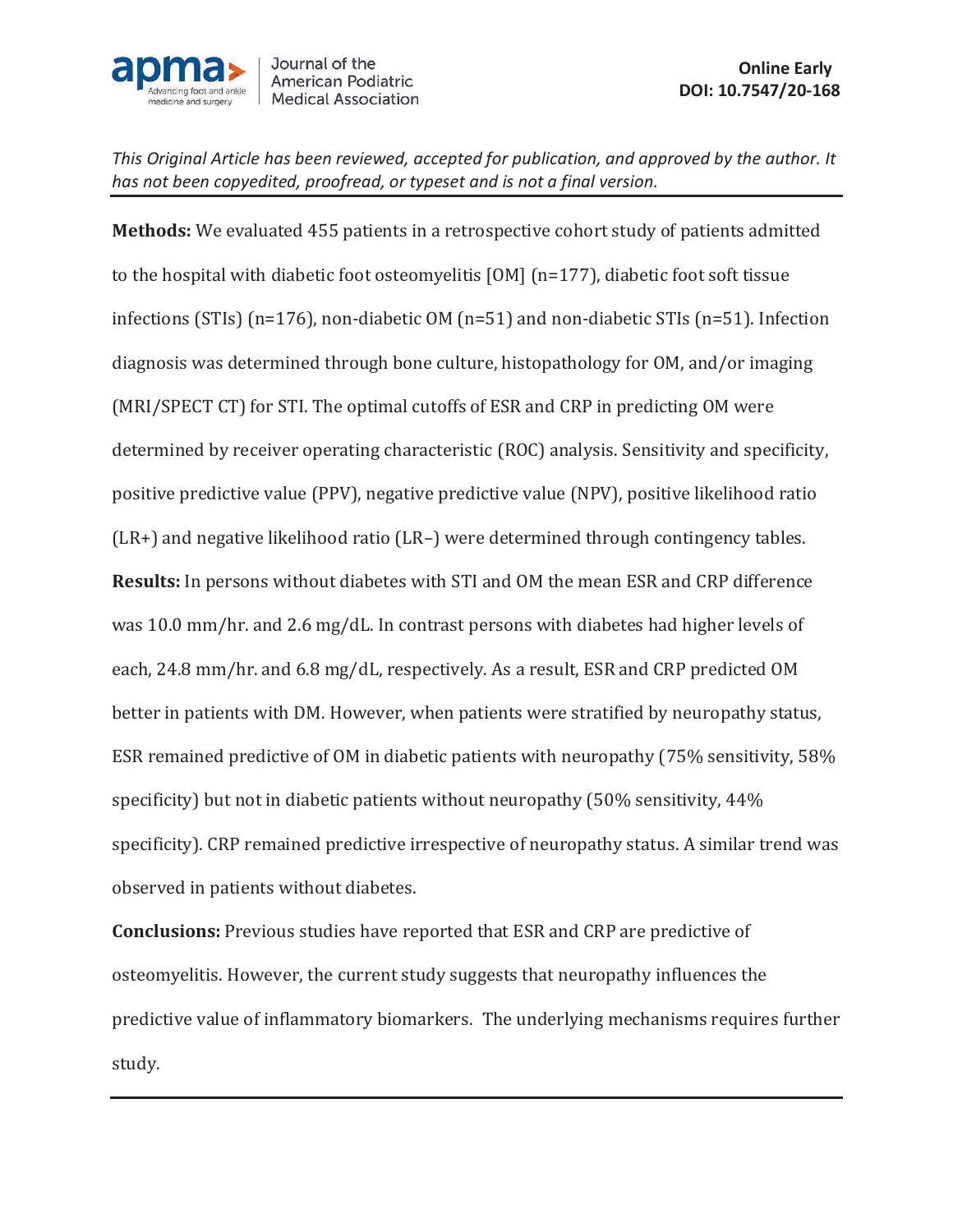

Osteomyelitis (OM) of the foot is challenging and expensive for clinicians to diagnose and treat. The diagnosis of OM incorporates various diagnostic tests including physical examination 1,2, radiographs 3, Magnetic Resonance Imaging (MRI) 4, bone scans, SPECT/CT after injection of radiolabeled white blood cell scans (WBC-SPECT/CT) 5,6, histopathology and bone culture  $7,8$ . Erythrocyte sedimentation rate (ESR) and C- reactive protein (CRP) are perhaps the most commonly used inflammatory biomarkers in diagnostic algorithms for osteomyelitis 9. These simple laboratory tests are readily available, relatively inexpensive and have well established diagnostic utility in diagnosing vertebral osteomyelitis, long bone infections and periprosthetic joint infections. However, the literature reports variability in the threshold values based on the anatomic site of infection and the mechanism of infection 10-13. The cut-off values for CRP and ESR to diagnose diabetic foot osteomyelitis are 2-5 times higher than reports of osteomyelitis at other anatomic site 9.

The existing literature for osteomyelitis of the foot is limited because of small sample sizes, inconsistent reference standards to diagnose osteomyelitis, and the exclusive evaluation of people with diabetes. In addition, ESR is usually the only biomarker evaluated, so there is little evidence to support the use of CRP to diagnose OM 9. The vast majority of infected foot ulcers occur in people with diabetes. In fact, there are few published reports of foot infections in people without diabetes 14-17. Therefore, there is little evidence concerning the diagnostic value of commonly used tests to evaluate osteomyelitis in people without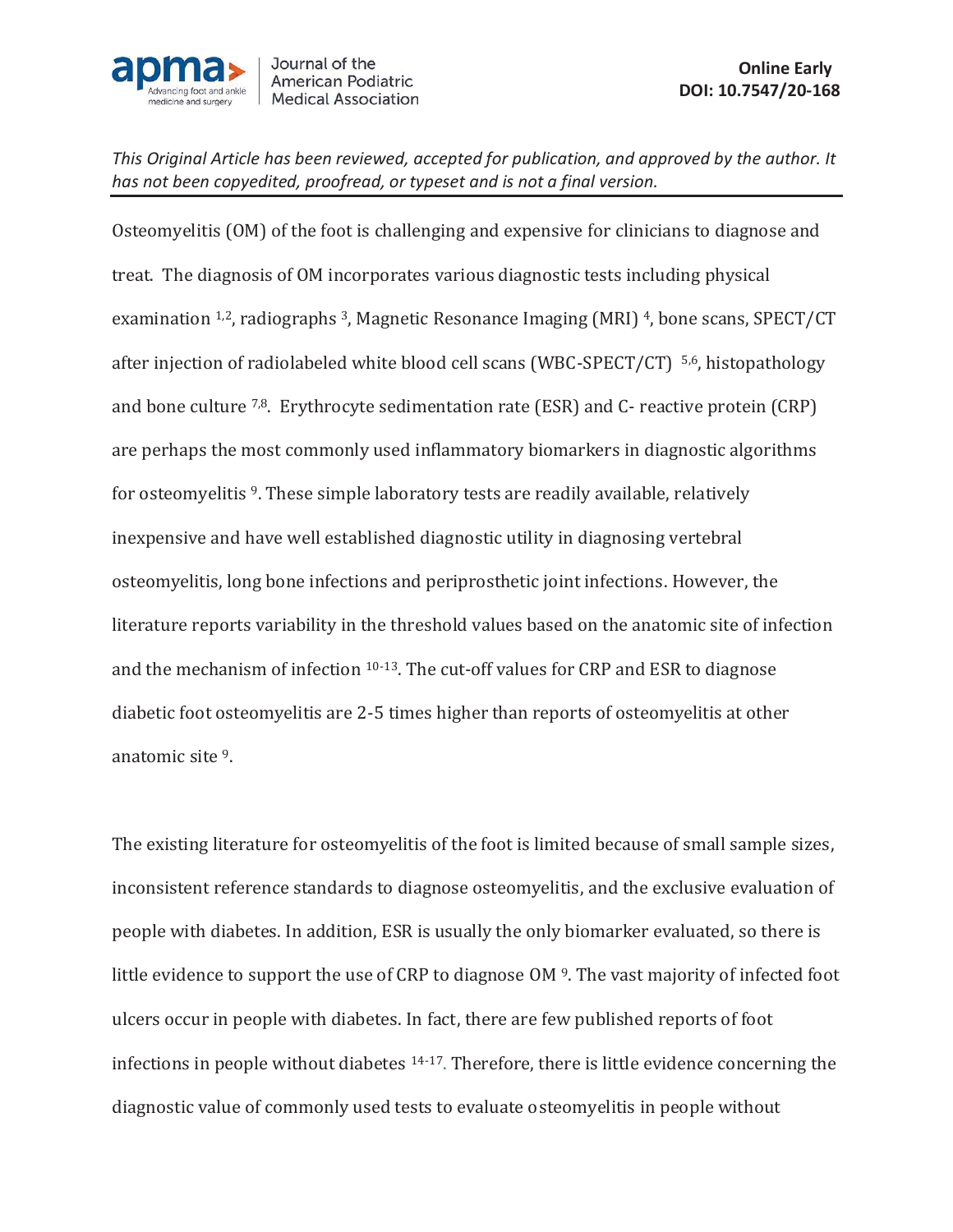

diabetes 14. Healthcare providers tend to extrapolate the medical evidence for diabetic foot infections to people without diabetes. Conversely, it is not uncommon for providers to apply evidence from other sites (spine, pelvis and long bones) to the foot. The goal of this study was to evaluate the sensitivity, specificity, positive predictive value (PPV), negative predictive values (NPV), positive likelihood ratio (LR+) and negative likelihood ratio (LR–) of ESR and CRP in patients with and without DM to predict pedal osteomyelitis.

### **Methods**

After IRB approval, inpatient medical records were reviewed, identifying 455 adult patients who had admitted to the hospital with a foot infection. The records reflected patients admitted from June 12, 2009 through February 21, 2017. We separated the patients into four groups with foot infection; diabetic patients with OM, diabetic patients with STIs, nondiabetic patients with OM, and non-diabetic patients with STIs. The diagnosis of OM was based on positive bacterial cultures from bone specimens and/or histological changes consistent with osteomyelitis. Patients with STIs by definition had a negative bone culture and histology, or a MRI or SPECT CT study that was negative for osteomyelitis. Other inclusion criteria were age between 18 and 89 years old, and baseline ESR and CRP measured within 72 hours of admission. We excluded patients with comorbidities that could affect baseline ESR and CRP levels (i.e. autoimmune disease and other sites of infection like endocarditis were excluded).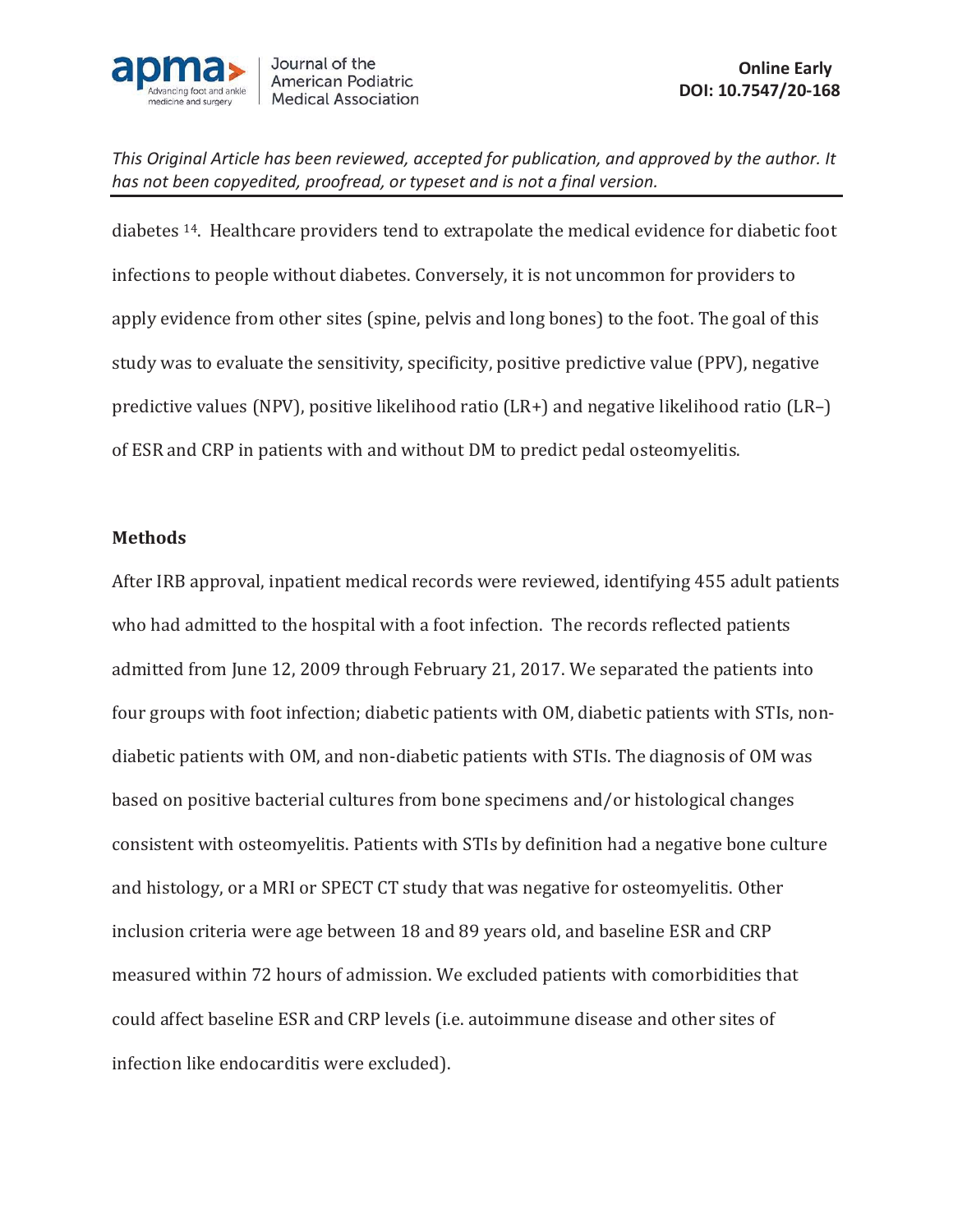

A detailed medical review also collected data regarding demographics, medical history, results of other serological tests, imaging, and cultures. Diagnosis of diabetes mellitus was based on criteria from the American Diabetes Association. We defined sensory neuropathy as abnormal vibration sensation, abnormal sensation with 10 gram Semmes-Weinstein monofilament, and/or absent Achilles deep tendon reflexes 18,19. We evaluated the values of ESR and CRP from the medical charts, analyzed by the hospital biochemistry laboratory

All continuous variables were tested for normality using Shapiro-Wilk analysis. Descriptive statistical analyses were utilized to determine frequencies of categorical variables and median values of continuous variables with 25th to 75th interquartile range (IQR) (Table 1). Continuous variables between STI and DFO study groups were analyzed using either Student's t test (if normally distributed) or Mann-Whitney U test (for non-parametric data) and categorical variables were analyzed using Pearson's chi-square tests or Fisher's exact test when appropriate. Contingency tables were used to calculate descriptive epidemiologic measures, and area under the receiver operating characteristic (ROC) curve for osteomyelitis were calculated for both ESR and CRP. Various cut off levels of ESR and CRP were tested to maximize sensitivity and specificity (Table 2). Optimal threshold values of ESR and CRP were identified by the highest combined rate of sensitivity and specificity results for each cutoff point (Youden's J statistic) [12]. Potential interaction effects between patient factors such as comorbidities were determined through interaction plots to evaluate for effect modification when correlating factors with ESR and CRP. An alpha value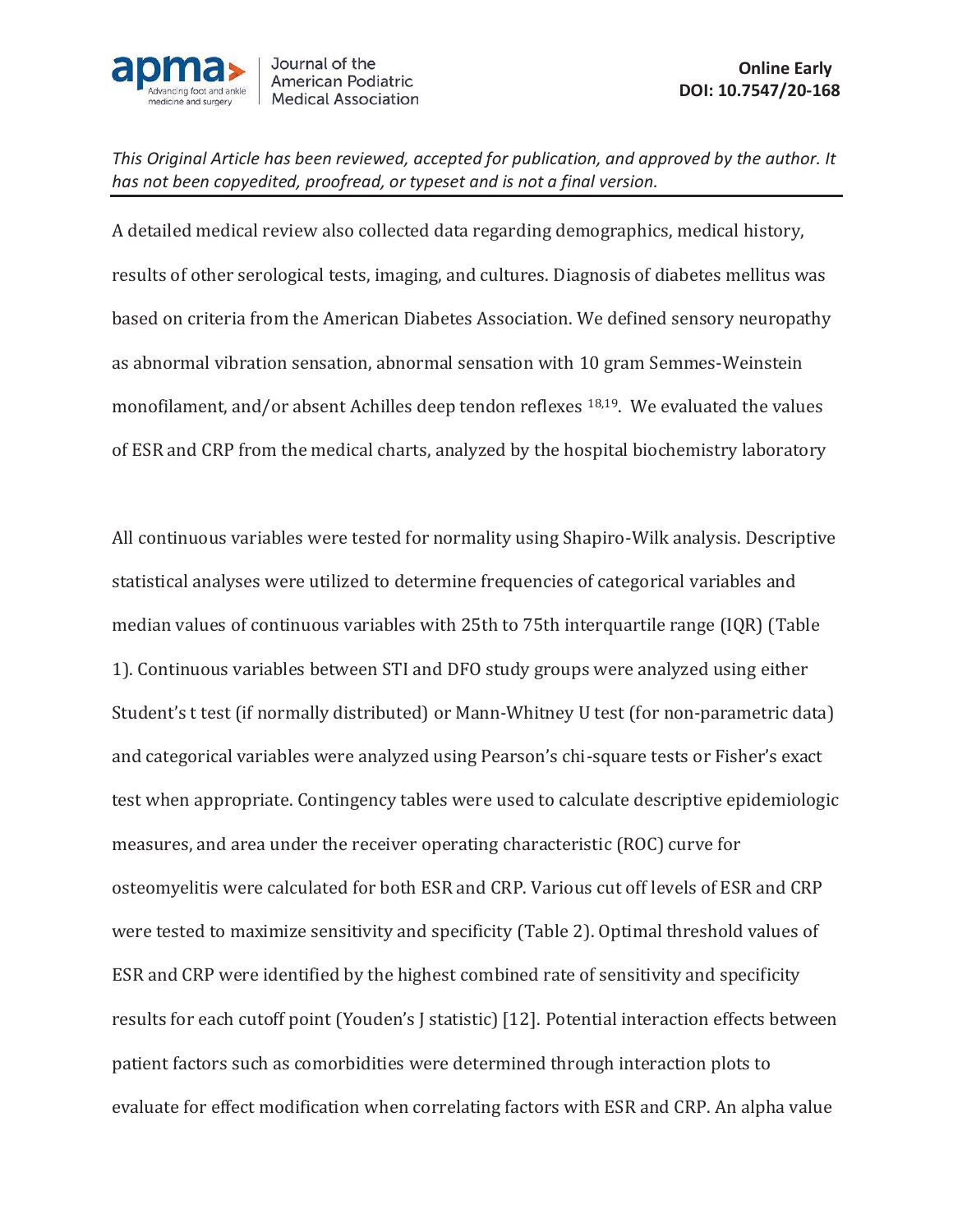

of 0.05 was used in all statistical analysis to denote significance. All statistical analyses were performed using R version 3.3.1 (Vienna, Austria).

## **Results**

The median age of patients was 54 years (interquartile range=45-61, Table1). Seventy-five percent of patients were male. No differences in age or sex were observed between DM and non-DM patients. However, patients with DM had significantly greater body-mass index (BMI), history of foot ulceration, ankle-brachial index (ABI), white blood cell count (WBC), ESR, CRP levels and presence of peripheral artery disease (PAD), neuropathy, and retinopathy. Furthermore, patients with DM had lower glomerular filtration rates (GFR), serum albumin levels and hemoglobin levels. Next we compared the mean differences of ESR and CRP. The mean difference was the difference between the averages. We subtracted the ESR and CRP averages of DM OM group from DM STI group which resulted in differences of 10.0 mm/h and 2.6 mg/dL respectively. However, persons with diabetes with STIs and OM had greater mean differences in ESR and CRP of 24.8 mm/hr. and 6.8 mg/dL, respectively. In addition, ESR and CRP tended to predict OM versus STI with greater sensitivity and specificity in patients with DM than those without DM (Table2). However, when patients were stratified by presence or absence of neuropathy, ESR remained predictive of OM in diabetic patients with neuropathy (OR 4.16, 95% CI 2.58-6.72) whereas ESR was not significantly predictive in diabetic patients without neuropathy (OR 0.78, 95% CI 0.20-3.01, Table 2). This relationship was not observed with CRP values, as CRP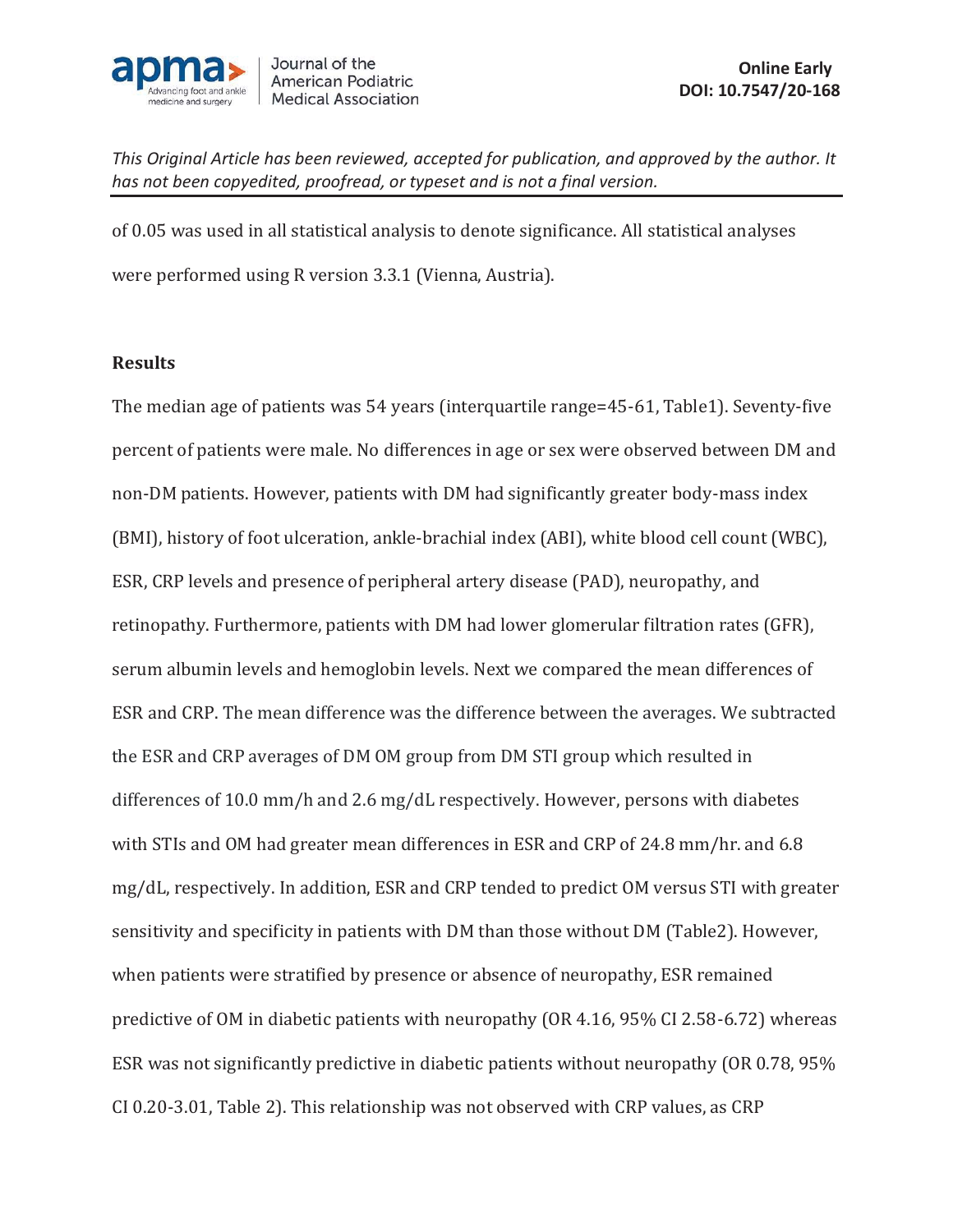

remained predictive regardless of neuropathic status. When patients without diabetes were stratified by presence or absence of neuropathy, a similar change was seen with ESR becoming more predictive of OM in neuropathic patients (OR 5.91, 95% CI 1.70-20.5) and not significantly predictive in non-neuropathic patients (OR 3.43, 95% CI 0.94-12.5). None of the patient factors demonstrated significant interaction. As such, it is unlikely that any factors modified the effect of co-morbidities on ESR and CRP.

### **Discussion**

ESR and CRP are inflammatory biomarkers that are inexpensive and readily available in clinical practice. The cut-off values used to define osteomyelitis are much higher in people with diabetes than the cut-off values used to predict osteomvelitis at other anatomic <sup>10-13,20-</sup> <sup>23</sup>. This is the first study to evaluate the differences in ESR and CRP and evaluate the role of diabetes, neuropathy, PAD, retinopathy, and chronic kidney disease. In contrast, these comorbidities are often not documented in other studies of soft tissue and bone infections at other anatomic sites and from other mechanisms of infection.

Diabetic foot infections were associated with significantly higher inflammatory biomarker levels than non-diabetic foot infections. In patients with foot infections, both patients with and without DM had significantly higher ESR in patients with OM (Figure 1a); however, CRP was only significantly different in patients with DM (Figure 1b). To determine which factors were responsible for the apparent effect in diabetic patients, common diabetes-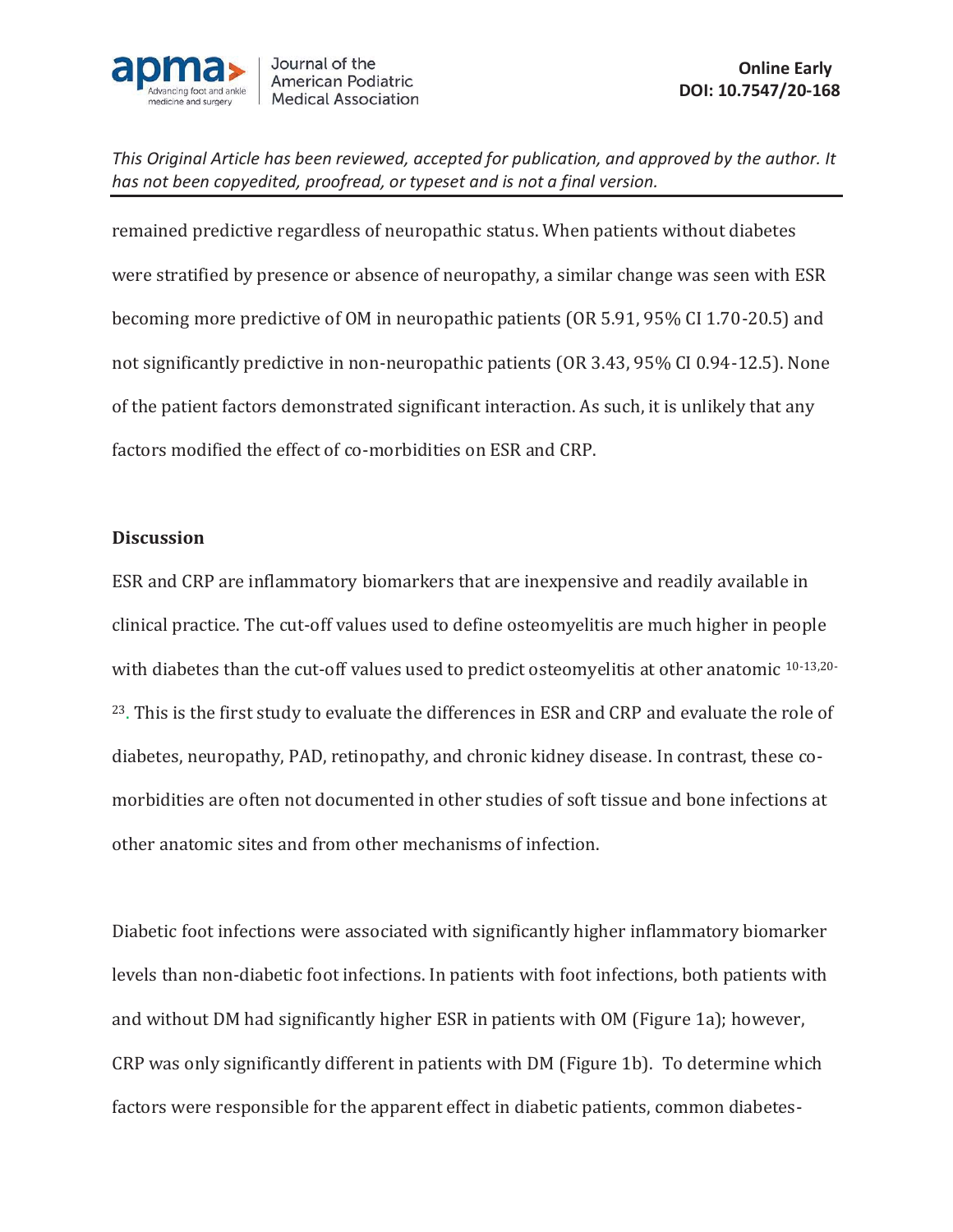

associated comorbidities of PAD, retinopathy and neuropathy were independently investigated. Interestingly, we found that in patients without neuropathy, the ESR could not predict OM in patients with and without DM. However, in diabetic patients without neuropathy, CRP remained a significant predictor of OM with a sensitivity of 56% and a specificity of 88%.

Elevations in CRP and ESR correlate with several clinical conditions (i.e. diabetes, neuropathy, vascular complication, obesity and inflammatory arthritis) and have been used as markers of morbidity and mortality 24-28. CRP has been used as a diagnostic biomarker for sensory neuropathy in people without diabetes <sup>29</sup>. The patient profile for many of the patients that are admitted to hospital with foot infections include many of the comorbidities associated with an elevation in ESR and CRP. For instance, in this study patients with diabetes had higher BMI, and a higher prevalence of sensory neuropathy PAD, retinopathy, and CKD (Table 1). Baseline CRP and ESR values may be elevated before soft tissue or bone infection develop.

Although peripheral sensory neuropathy significantly altered the predictive value of ESR for OM of the foot, the presence or absence of neuropathy did not sufficiently explain the difference of ESR and CRP between patients with and without DM. As a result, further study is needed to explain the difference of inflammatory biomarkers in patients with DM. Furthermore, the presence of multiple comorbidities may affect ESR and CRP, but we did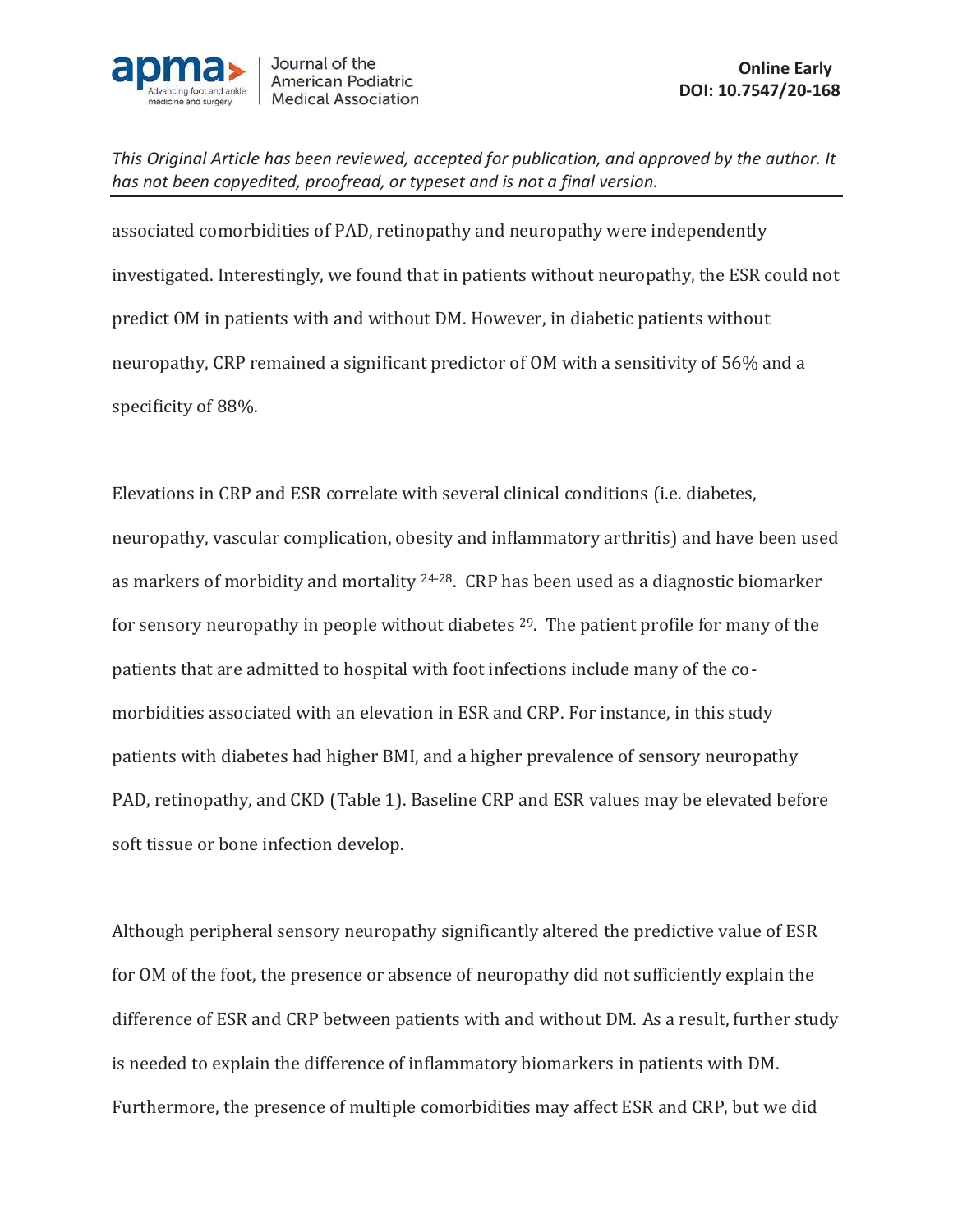

not observe any interaction effects using linear modeling between neuropathy and the other co-morbidities based on diabetes status. Therefore, the effect of neuropathy on ESR was not modified by other patient comorbidities.

The authors acknowledge the limitations of this study. This is a retrospective study, and therefore some of the disease processes may have variable operational definitions, inconsistent testing and documentation. One of the strengths of the current data set is that it was uniformly obtained by faculty and fellows working on the Diabetic Limb Salvage Service, who follow an algorithmic approach to perform and document clinical examination in patients with foot infections. Examination for sensory neuropathy is one of the standard aspects of our evaluation, and this is rarely reported by advanced practice providers, primary care physicians and surgeons not specialized in diabetic foot disease. Another limitation of this study is that we did not evaluate the severity of peripheral sensory neuropathy, however, our finding should stimulate further study.

This study has several advantages compared to other studies that evaluate biomarkers to predict osteomyelitis. This is a large study compared to previous reports in diabetic foot infections 9. We compared ESR and CRP in patients with and without diabetes and evaluated the effect of common comorbidities. We used bone biopsy as the reference standard to define osteomyelitis. Most other studies use a combination of clinical examination, radiograph changes and probe to bone, MRI or SPECT CT. We used imaging that has low rates of false negatives and low negative likelihood ratios to identify patients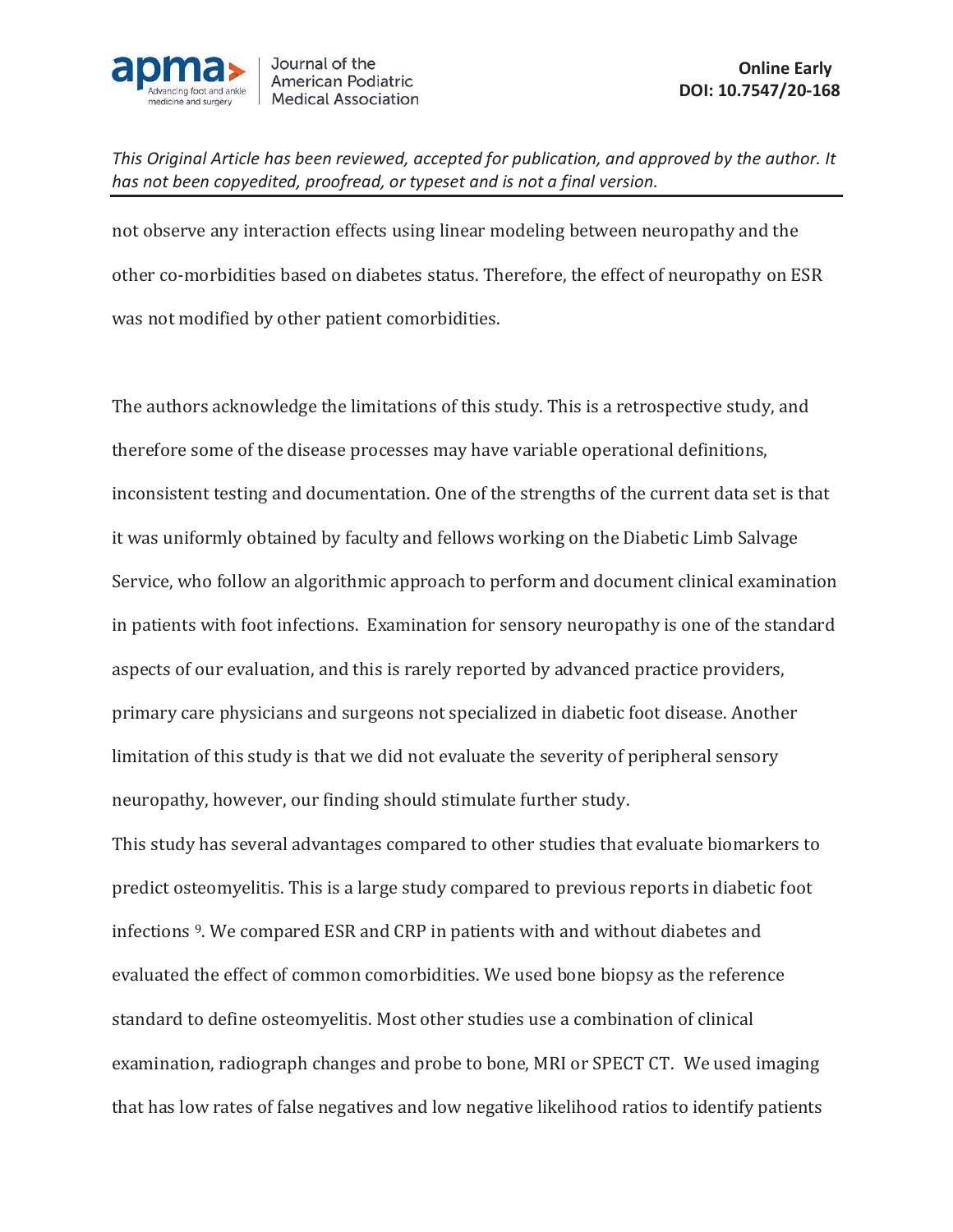

that did not have osteomyelitis when bone cultures were not indicated or available 4. In addition, we evaluated both ESR and CRP. Most studies that evaluate foot infections only use ESR 9.

In conclusion, our data supports assessing DM status and peripheral sensory neuropathy in patients presenting with infected foot ulcers as an important initial step when evaluating OM. Further study is needed to elucidate the association between neuropathy and inflammatory biomarkers, and to evaluate the potential impact of neuropathy on the utility of ESR and CRP in the diagnostic algorithm of foot OM.

**Financial Disclosures:** Javier La Fontaine has research funding from Cardinal Health, Avazzia, KCI, EO2, Osiris; Peter Andrew Crisologo has research funding from the American Diabetes Association, Cardinal Health, EO2 Concepts, Osiris Therapeutics, Avazzia, Pluristem Therapeutics, Inc; Matthew Malone has research funding from Medline Industries; Orhan K. Oz has research funding from the American Diabetes Association. Therapeutics, MedImmune, Pluristem Therapeutics, Inc; and Lawrence A. Lavery has research funding from Cardinal Health, KCI, EO2 Concepts, Osiris Therapeutics, Avazzia, Pluristem Therapeutics, Inc

**Conflict of Interest:** Dane K. Wukich is in a consulting and advisory role for Orthofix and Arthrex; Lawrence A. Lavery has consulting agreements with EO2 Concepts, Cardinal Health, Bayer, Medline Industries, Boehringer Ingelheim, and Medimmune.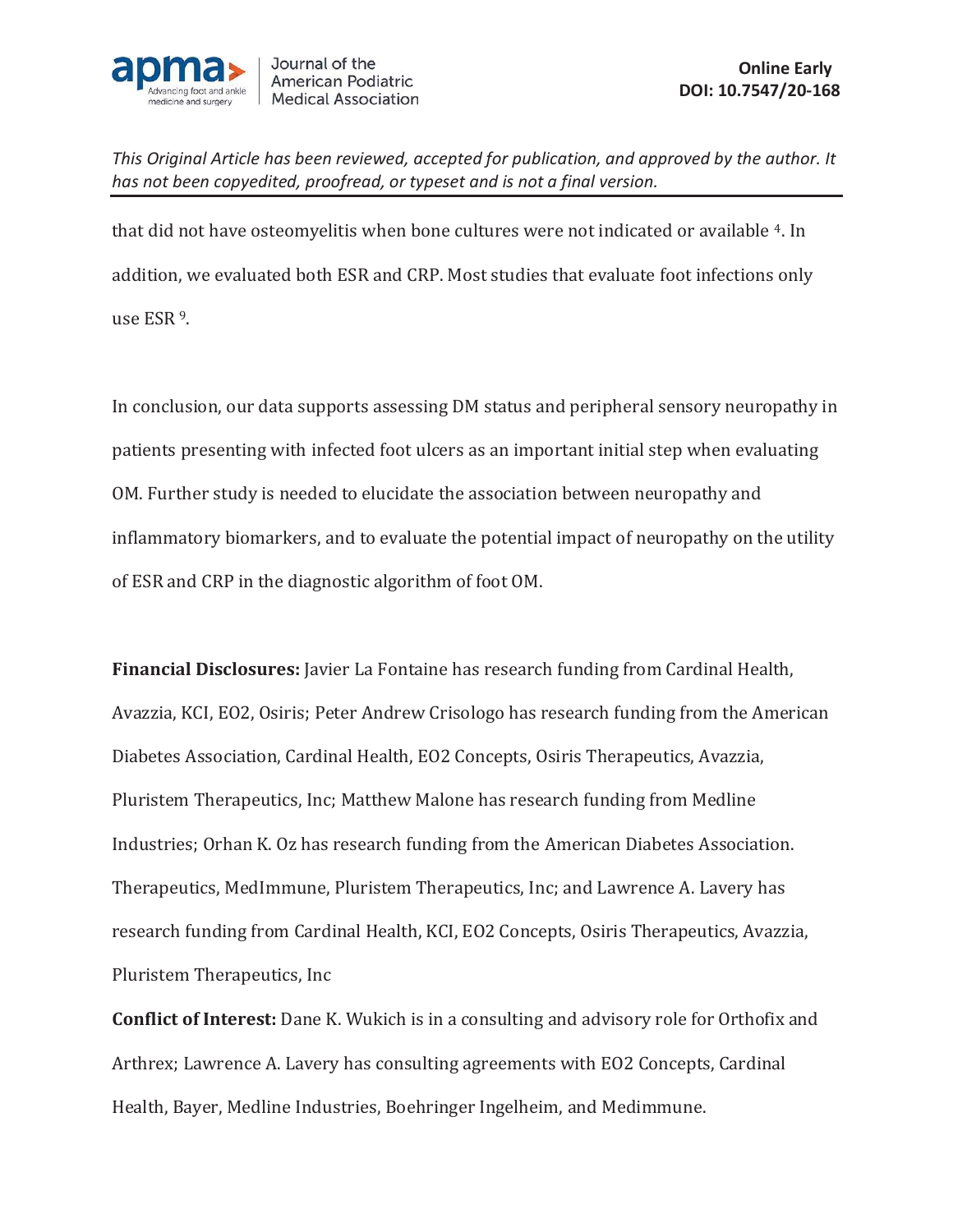

# **References**

- 1. Lam K, van Asten SA, Nguyen T, La Fontaine J, Lavery LA. Diagnostic Accuracy of Probe to Bone to Detect Osteomyelitis in the Diabetic Foot: A Systematic Review. *Clin Infect Dis.* 2016;63(7):944-948.
- 2. Aragon-Sanchez J, Lipsky BA, Lazaro-Martinez JL. Diagnosing diabetic foot osteomyelitis: is the combination of probe-to-bone test and plain radiography sufficient for high-risk inpatients? *Diabet Med.* 2011;28(2):191-194.
- 3. Alvaro-Afonso FJ, Lazaro-Martinez JL, Garcia-Morales E, Garcia-Alvarez Y, Sanz-Corbalan I, Molines-Barroso RJ. Cortical disruption is the most reliable and accurate plain radiographic sign in the diagnosis of diabetic foot osteomyelitis. *Diabet Med.*  2019;36(2):258-259.
- 4. Butalia S, Palda VA, Sargeant RJ, Detsky AS, Mourad O. Does this patient with diabetes have osteomyelitis of the lower extremity? *JAMA.* 2008;299(7):806-813.
- 5. La Fontaine J, Bhavan K, Lam K, et al. Comparison Between Tc-99m WBC SPECT/CT and MRI for the Diagnosis of Biopsy-proven Diabetic Foot Osteomyelitis. *Wounds.*  2016;28(8):271-278.
- 6. Lipsky BA, Senneville E, Abbas ZG, et al. Guidelines on the diagnosis and treatment of foot infection in persons with diabetes (IWGDF 2019 update). *Diabetes Metab Res Rev.* 2020;36 Suppl 1:e3280.
- 7. Senneville E, Lipsky BA, Abbas ZG, et al. Diagnosis of infection in the foot in diabetes: a systematic review. *Diabetes Metab Res Rev.* 2020;36 Suppl 1:e3281.
- 8. Sybenga AB, Jupiter DC, Speights VO, Rao A. Diagnosing Osteomyelitis: A Histology Guide for Pathologists. *J Foot Ankle Surg.* 2020;59(1):75-85.
- 9. Victoria van Asten SA, Geradus Peters EJ, Xi Y, Lavery LA. The Role of Biomarkers to Diagnose Diabetic Foot Osteomyelitis. A Meta-analysis. *Current diabetes reviews.*  2016;12(4):396-402.
- 10. Jiang N, Ma YF, Jiang Y, et al. Clinical Characteristics and Treatment of Extremity Chronic Osteomyelitis in Southern China: A Retrospective Analysis of 394 Consecutive Patients. *Medicine.* 2015;94(42):e1874.
- 11. Khan MH, Smith PN, Rao N, Donaldson WF. Serum C-reactive protein levels correlate with clinical response in patients treated with antibiotics for wound infections after spinal surgery. *The spine journal : official journal of the North American Spine Society.*  2006;6(3):311-315.
- 12. Radtke K, Tetzlaff T, Vaske B, et al. Arthroplasty-center related retrospective analysis of risk factors for Periprosthetic Joint Infection after primary and after revision Total Hip Arthroplasty. *Technology and health care : official journal of the European Society for Engineering and Medicine.* 2016;24(5):721-728.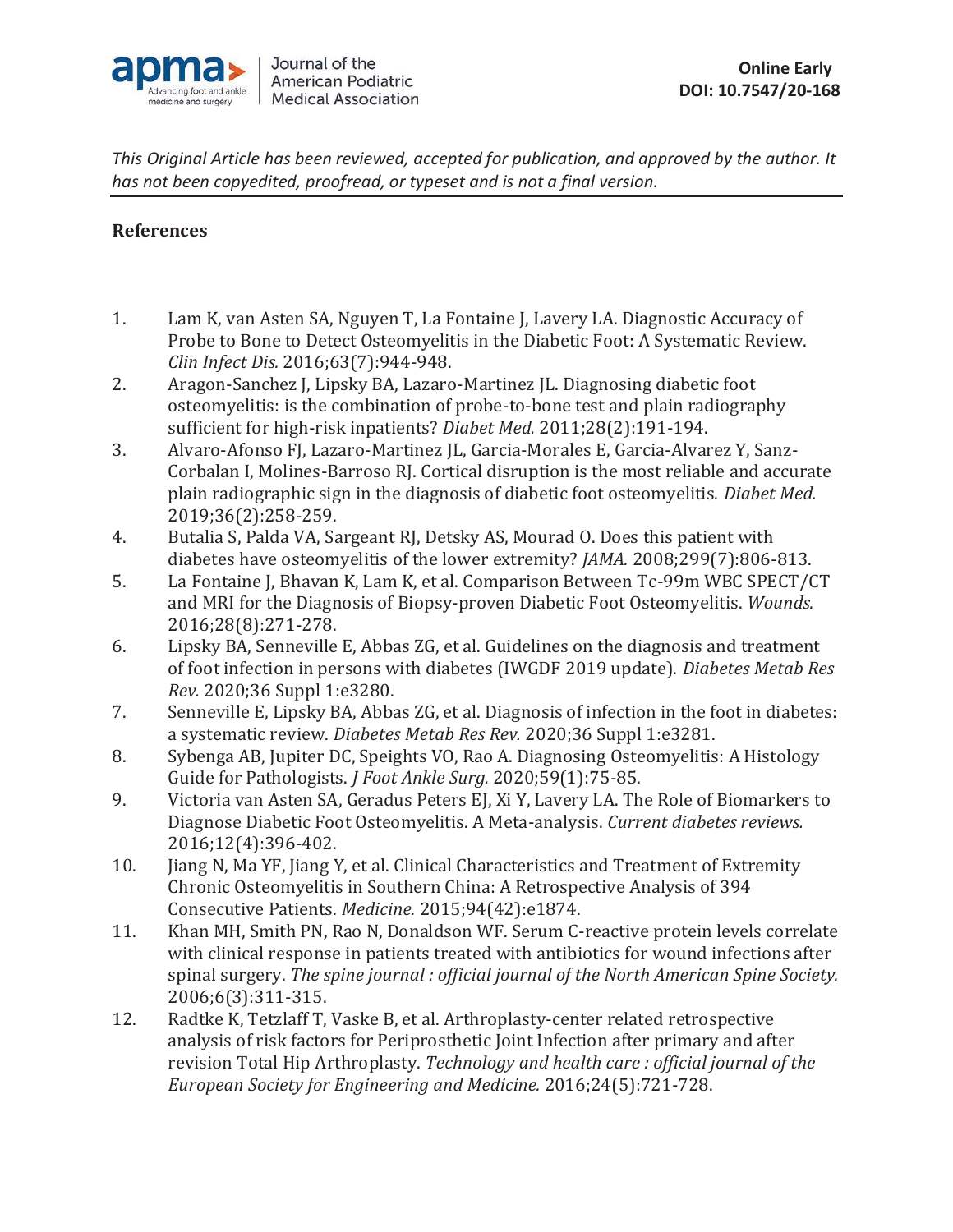

- 13. Yoon SH, Chung SK, Kim KJ, Kim HJ, Jin YJ, Kim HB. Pyogenic vertebral osteomyelitis: identification of microorganism and laboratory markers used to predict clinical outcome. *Eur Spine J.* 2010;19(4):575-582.
- 14. Ryan EC, Ahn J, Wukich DK, Kim PJ, La Fontaine J, Lavery LA. Diagnostic Utility of Erythrocyte Sedimentation Rate and C-Reactive Protein in Osteomyelitis of the Foot in Persons Without Diabetes. *J Foot Ankle Surg.* 2019;58(3):484-488.
- 15. Bristow I. Foot ulceration in a non-diabetic population: a cross-sectional audit of staff in one health district. *Journal of wound care.* 2008;17(10):445-448.
- 16. Haji Zaine N, Hitos K, Vicaretti M, Fletcher JP, Begg L, Burns J. Characteristics of nondiabetic foot ulcers in Western Sydney, Australia. *J Foot Ankle Res.* 2016;9:6.
- 17. Lavery LA, Walker SC, Harkless LB, Felder-Johnson K. Infected puncture wounds in diabetic and nondiabetic adults. *Diabetes Care.* 1995;18(12):1588-1591.
- 18. Wunderlich RP, Armstrong DG, Husain K, Lavery LA. Defining loss of protective sensation in the diabetic foot. *Adv Wound Care.* 1998;11(3):123-128.
- 19. Lavery LA, Armstrong DG, Vela SA, Quebedeaux TL, Fleischli JG. Practical criteria for screening patients at high risk for diabetic foot ulceration. *Arch Intern Med.*  1998;158(2):157-162.
- 20. Ghanem E, Antoci V, Jr., Pulido L, Joshi A, Hozack W, Parvizi J. The use of receiver operating characteristics analysis in determining erythrocyte sedimentation rate and C-reactive protein levels in diagnosing periprosthetic infection prior to revision total hip arthroplasty. *Int J Infect Dis.* 2009;13(6):e444-449.
- 21. Greidanus NV, Masri BA, Garbuz DS, et al. Use of erythrocyte sedimentation rate and C-reactive protein level to diagnose infection before revision total knee arthroplasty. A prospective evaluation. *J Bone Joint Surg Am.* 2007;89(7):1409-1416.
- 22. Tsai CE, Lee FT, Chang MC, Yu WK, Wang ST, Liu CL. Primary cervical osteomyelitis. *J Chin Med Assoc.* 2013;76(11):640-647.
- 23. Wang C, Ao Y, Fan X, et al. C-reactive protein and erythrocyte sedimentation rate changes after arthroscopic anterior cruciate ligament reconstruction: guideline to diagnose and monitor postoperative infection. *Arthroscopy.* 2014;30(9):1110-1115.
- 24. Aulich J, Cho YH, Januszewski AS, et al. Associations between circulating inflammatory markers, diabetes type and complications in youth. *Pediatr Diabetes.*  2019;20(8):1118-1127.
- 25. Chuengsamarn S, Rattanamongkolgul S, Sittithumcharee G, Jirawatnotai S. Association of serum high-sensitivity C-reactive protein with metabolic control and diabetic chronic vascular complications in patients with type 2 diabetes. *Diabetes Metab Syndr.* 2017;11(2):103-108.
- 26. Aryan Z, Ghajar A, Faghihi-Kashani S, Afarideh M, Nakhjavani M, Esteghamati A. Baseline High-Sensitivity C-Reactive Protein Predicts Macrovascular and Microvascular Complications of Type 2 Diabetes: A Population-Based Study. *Ann Nutr Metab.* 2018;72(4):287-295.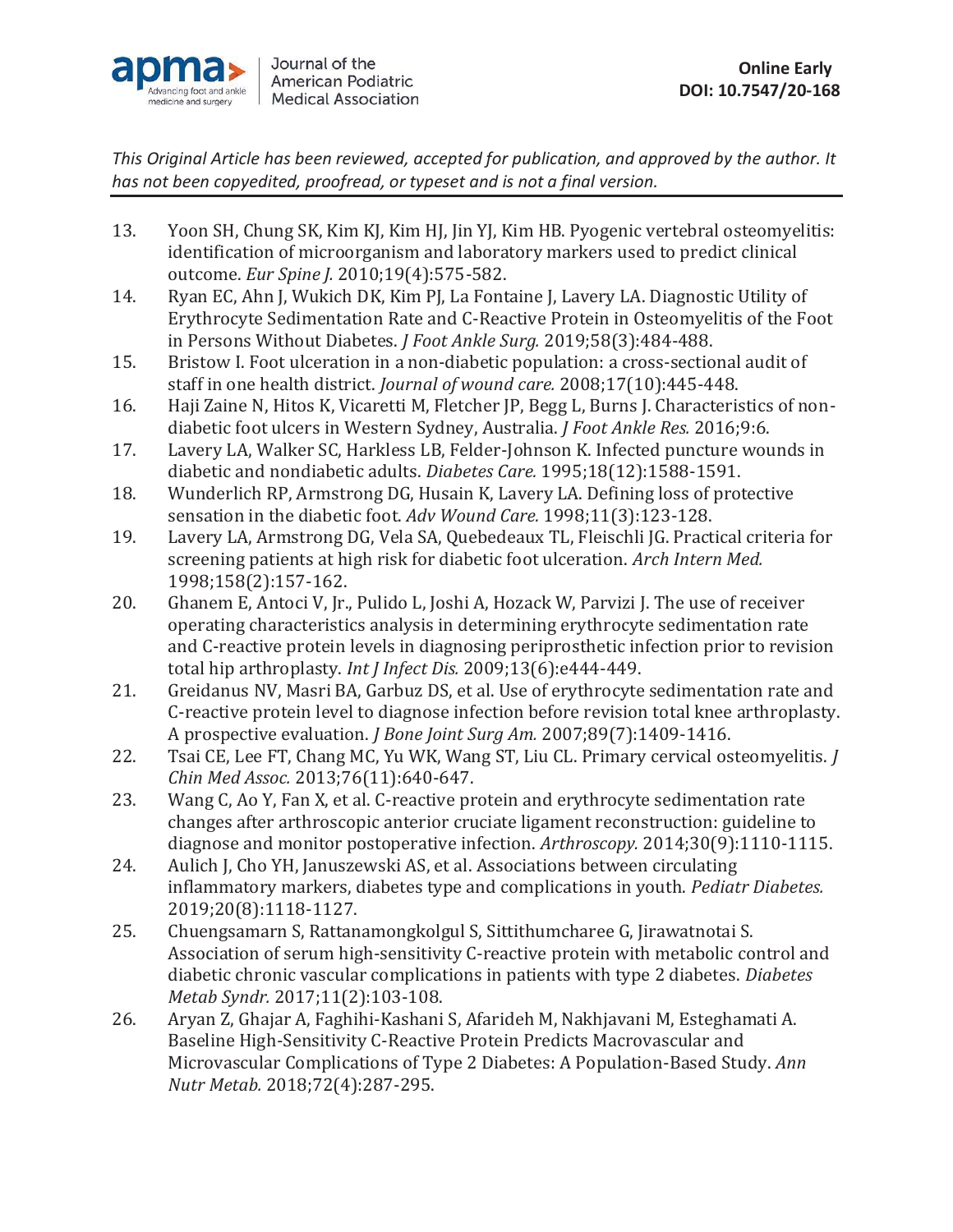

- 27. George MD, Giles JT, Katz PP, et al. Impact of Obesity and Adiposity on Inflammatory Markers in Patients With Rheumatoid Arthritis. *Arthritis Care Res (Hoboken).*  2017;69(12):1789-1798.
- 28. Sudhakar M, Silambanan S, Chandran AS, Prabhakaran AA, Ramakrishnan R. C-Reactive Protein (CRP) and Leptin Receptor in Obesity: Binding of Monomeric CRP to Leptin Receptor. *Front Immunol.* 2018;9:1167.
- 29. Rashad NM, El-Shabrawy RM, Sabry HM, Fathy HA, Said D, Yousef MS. Interleukin-6 and hs-CRP as Early Diagnostic Biomarkers for Obesity-Related Peripheral Polyneuropathy in Non-Diabetic Patients. *Egypt J Immunol.* 2018;25(2):153-165.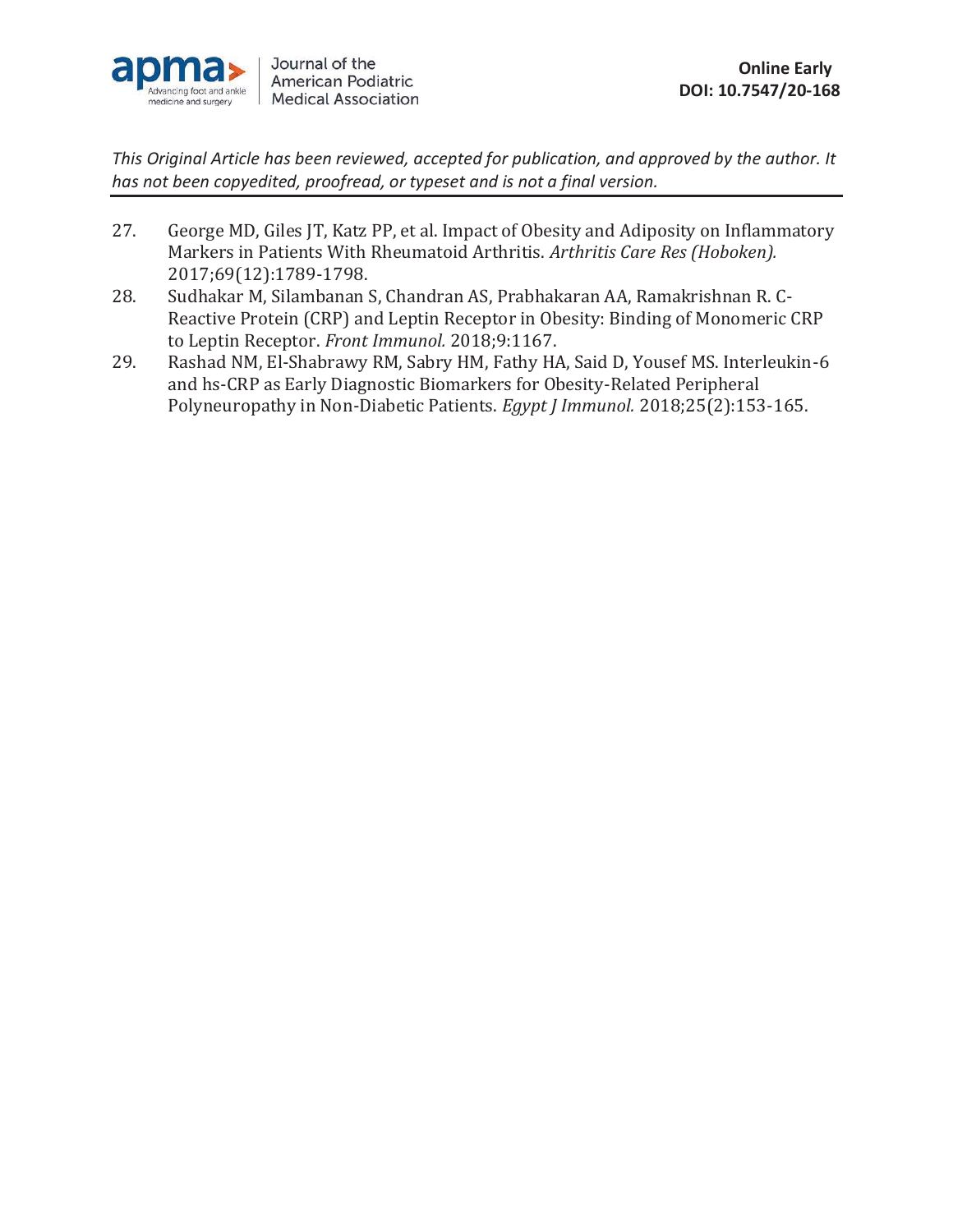

**Table 1**. Patient characteristics and laboratory values grouped by presence or absence of diabetes as well as presence of soft-tissue infection or osteomyelitis.

|                                                                   |                | <b>Diabetes</b> |                |                      |                 |                     |                  |
|-------------------------------------------------------------------|----------------|-----------------|----------------|----------------------|-----------------|---------------------|------------------|
|                                                                   | Overall        | <b>STI</b>      | OM             | Overall              | <b>STI</b>      | OM                  |                  |
| Parameter                                                         | $N = 353$      | $N = 176$       | $N = 177$      | $N = 102$            | $N = 51$        | $N = 51$            | P-value $\sigma$ |
| Patient                                                           |                |                 |                |                      |                 |                     |                  |
| <b>Factors</b><br>Age,<br>median, years                           | 54 (46-61)     | 54 (45-60)      | 54 (47-62)     | 53.5 (39-<br>61)     | 52 (40-61)      | 55 (38-<br>62)      |                  |
| Male<br>gender, N (%)<br><b>Diabetes</b>                          | 262 (74.5)     | 130 (73.9)      | 133 (75.6)     | 76 (74.5)            | 39 (76.5)       | 37 (72.5)           |                  |
| <b>Mellitus</b><br>Type 2, N<br>$(\%)$<br>Comorbidities,<br>N (%) | 339 (96.0)     | 170 (96.6)      | 169 (95.5)     |                      |                 |                     |                  |
| Cardiac<br>disease                                                | 212(60.1)      | 152 (86.4)      | 60 (33.9)      | 48 (47.1)            | 22(43.1)        | 26(51.0)            | 1, 2             |
| Retinopathy                                                       | 100 (28.4)     | 40 (22.7)       | 60 (34.1)      | 0(0.0)               | 0(0.0)          | 0(0.0)              | $\overline{a}$   |
| Neuropathy                                                        | 319 (90.4)     | 160 (90.9)      | 159 (89.8)     | 55 (53.9)            | 20 (39.2)       | 35(68.6)            | 1, 2, 3, 4       |
| Previous<br>ulcer                                                 | 228 (64.6)     | 110 (62.5)      | 118 (66.7)     | 37 (36.3)            | 16 (31.4)       | 21 (41.2)           | 1, 2, 3, 4       |
| Amputation <sup>b</sup>                                           | 134 (38.0)     | 70 (39.8)       | 64 (36.2)      | 11 (10.8)            | 2(3.92)         | 9(17.6)             | 1, 2, 4          |
| PAD                                                               | 250 (70.8)     | 127 (72.2)      | 123 (69.5)     | 40 (39.2)            | 18 (35.3)       | 22 (43.1)           | 1, 2, 3, 4       |
| Laboratory<br>values <sup>c</sup>                                 |                |                 |                |                      |                 |                     |                  |
| HbA1c                                                             | $8.8(7.1-11)$  | $8.7(7-10.7)$   | $8.9(7.1-11)$  |                      |                 |                     |                  |
| GFR <sup>d</sup>                                                  | 60 (42-60)     | 60 (41-60)      | 60 (42-60)     | 60 (60-<br>60)       | $60(60-60)$     | 60 (60-<br>60)      | 1, 2, 3, 4       |
| $CKD$ 5: <<br>15                                                  | 42 (11.9)      | 21 (11.9)       | 21(11.9)       | 2(1.96)              | 1(1.96)         | 1 (1.96)            |                  |
| CKD 1-4:<br>15-60                                                 | 88 (25.0)      | 43 (24.4)       | 45 (25.6)      | 6(5.88)              | 1(1.96)         | 5(9.8)              | 1,4              |
| No CKD:<br>$\geq 60$                                              | 221 (62.8)     | 111(63.1)       | 110 (62.5)     | 94 (92.2)            | 49 (96.1)       | 45 (88.2)           | 1, 2, 3, 4       |
| Hemoglobin                                                        | 11.4 (9.9-13)  | $11.6(10-13)$   | $11.1(10-13)$  | 12.7 (12-<br>14)     | 13.3 (12-14)    | 12.3 (12-<br>14)    | 1, 3, 4          |
| Serum<br>albumin                                                  | $3.4(2.9-3.8)$ | $3.4(3.1-3.8)$  | $3.4(2.9-3.1)$ | $3.7(3.4 -$<br>4.0)  | $3.8(3.4-4.3)$  | $3.6(3.4 -$<br>3.9) | 1, 3, 4          |
| ABI <sup>e</sup>                                                  | $1.13(1-1.3)$  | $1.13(1-1.2)$   | $1.14(1-1.3)$  | $1.18(.8 -$<br>(1.3) | $1.03$ (.5-1.3) | $1.18(1 -$<br>(1.3) | 4                |
| <b>BMI</b>                                                        | 30.7 (26-36)   | 30.7 (26-37)    | 30.2 (26-36)   | 26.2 (23-<br>32)     | 26 (24-32)      | 26.5 (23-<br>31)    | 1, 2, 3, 4       |
| CRP <sup>f</sup>                                                  | $4.4(1.3-11)$  | $2.6(0.8-7.2)$  | $8.3(2.6-17)$  | $2.05(1-6)$          | $1.8(1-5)$      | $2.3(1 -$<br>7.3)   | 3,4              |
| <b>ESR</b> <sup>g</sup>                                           | 68 (45-105)    | 55 (32-84)      | 85 (56-119)    | 33.5 (18-<br>53)     | 30 (17-44)      | 42 (24-<br>61)      | 1, 2, 3, 4       |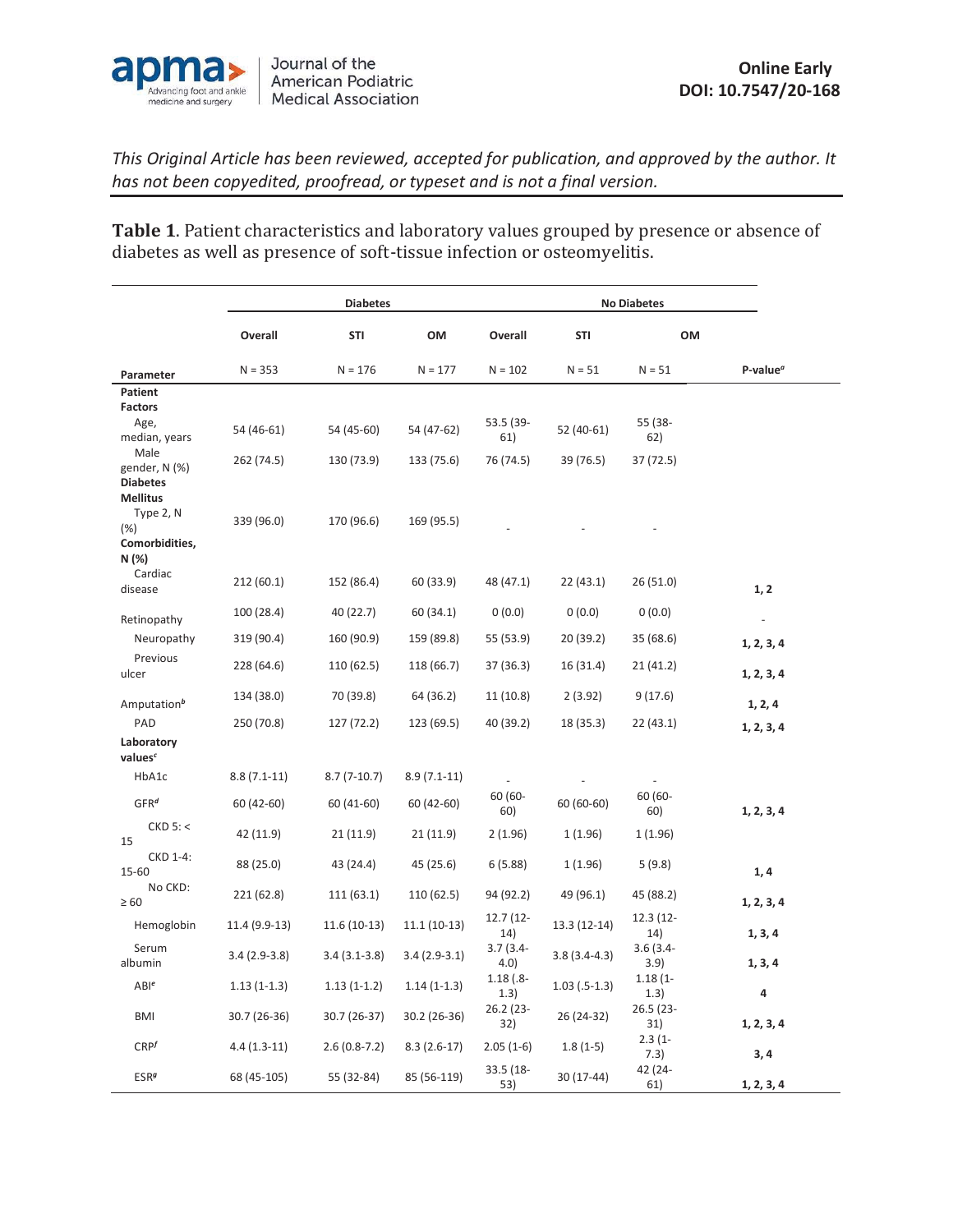

to accommodate increased chance of type 1 error.

*<sup>c</sup>*Median and IQR presented for continuous laboratory values

*<sup>d</sup>*GFR (mL/min) at admission. Categorical distribution of GFR is reported below the median values as number of patients with percentages.

DM = Diabetes Mellitus; IQR = Interquartile Range (25<sup>th</sup> to 75<sup>th</sup> percentile); GFR = Glomerular Filtration Rate; ABI = Ankle-Brachial Index; CRP = C-Reactive Protein;

ESR = Erythrocyte Sedimentation Rate; BMI = Body-Mass Index; PAD = Peripheral Artery Disease

*<sup>a</sup>*Determined using appropriate statistical analyses–Mann-Whitney U-test for continuous variables. Chi-squared test of homogeneity and Fisher exact test

for categorical variables. Significant comparisons are listed. Comparison 1 = Diabetes STI vs Non-Diabetes STI, comparison 2 = Diabetes STI vs Non-Diabetes OM, comparison 3 = Diabetes OM vs Non-Diabetes OM, and comparison 4 = Diabetes OM vs Non-Diabetes STI. The alpha value was divided by four (0.0125)

*<sup>b</sup>*Amputation present at admission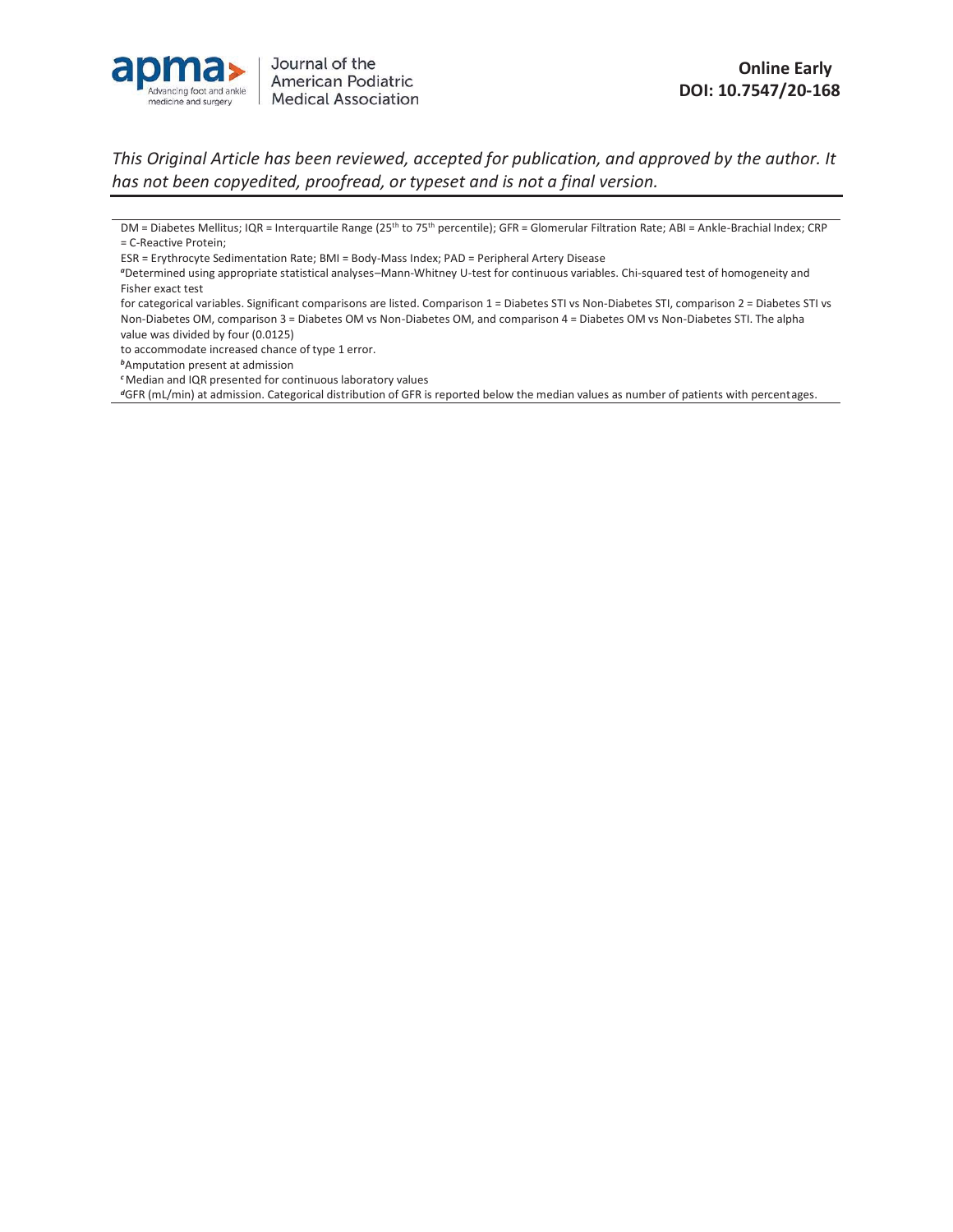

**Table 2**. Epidemiologic parameters of erythrocyte sedimentation rate (ESR) in diabetic and non-diabetic patients in the presence or absence of specific comorbidities.

| Table 2. Predictive value of erythrocyte-sedimentation rate for osteomyelitis with presence or absence of comorbidities in<br>patients with or without diabetes |                     |                        |     |         |                  |       |      |      |              |                    |                        |
|-----------------------------------------------------------------------------------------------------------------------------------------------------------------|---------------------|------------------------|-----|---------|------------------|-------|------|------|--------------|--------------------|------------------------|
| Comorbidity                                                                                                                                                     | Cutoff <sup>a</sup> | <b>Sensi</b><br>tivity | Sp  | $PPV^b$ | NPV <sup>b</sup> | $LR+$ | LR-  |      | $ORc$ 95% CI | AUROC <sup>d</sup> | $95\%$ CI <sup>e</sup> |
| <b>Diabetes</b>                                                                                                                                                 |                     |                        |     |         |                  |       |      |      |              |                    |                        |
| Neuropathy                                                                                                                                                      | 61.0                | 75%                    | 58% | 64%     | 70%              | 1.78  | 0.43 | 4.16 | (2.58, 6.72) | 0.71               | (0.65, 0.77)           |
| N <sub>0</sub><br>neuropathy                                                                                                                                    | 122.0               | 50%                    | 44% | 50%     | 44%              | 0.89  | 1.14 | 0.78 | (0.20, 3.01) | 0.52               | (0.31, 0.72)           |
| <b>PAD</b>                                                                                                                                                      | 66.5                | 67%                    | 64% | 65%     | 66%              | 1.86  | 0.51 | 3.65 | (2.17, 6.16) | 0.69               | (0.63, 0.76)           |
| CAD                                                                                                                                                             | 61 Q                | 80%                    | 55% | 64%     | 73%              | 179   | 0 36 | 494  | (2.43.10.0)  | በ 69               | (0.62, 0.77)           |

| CAD             | 61.0  | 80% | 55%             | 64% | 73% | 1.79 | 0.36 | 4.94 | (2.43, 10.0) |      | 0.69 | (0.62, 0.77) |
|-----------------|-------|-----|-----------------|-----|-----|------|------|------|--------------|------|------|--------------|
| Retinopathy     | 78.5  | 60% | 65%             | 63% | 62% | 1.71 | 0.62 | 2.79 | (1.21, 6.39) |      | 0.72 | (0.51, 0.74) |
| CKD9            |       |     |                 |     |     |      |      |      |              |      |      |              |
| <15             | 78.5  | 81% | 52%             | 63% | 73% | 1.70 | 0.36 | 4.68 | (1.17, 18.7) |      | 0.67 | (0.51, 0.84) |
| $15 - 60$       | 118.0 | 47% | 84%             | 75% | 61% | 2.93 | 0.63 | 4.63 | (1.71, 12.5) |      | 0.68 | (0.57, 0.79) |
| $\geq 60$       | 61.0  | 65% | 69%             | 68% | 67% | 2.14 | 0.50 | 4.29 | (2.44, 7.54) |      | 0.71 | (0.65, 0.78) |
| No Diabetes $h$ |       |     |                 |     |     |      |      |      |              |      |      |              |
| Neuropathy      | 19.5  | 83% | 55%             | 76% | 65% | 1.84 | 0.31 | 5.91 | (1.70, 20.5) |      |      | (0.52, 0.82) |
|                 |       |     |                 |     |     |      |      |      |              | 0.67 |      |              |
| N <sub>0</sub>  | 46.0  | 50% | 77%             | 53% | 75% | 2.21 | 0.65 | 3.43 | (0.94, 12.5) |      | 0.57 | (0.38, 0.76) |
| neuropathy      |       |     |                 |     |     |      |      |      |              |      |      |              |
| <b>PAD</b>      | 44.5  | 74% | 62%             | 64% | 72% | 1.93 | 0.43 | 4.55 | (1.18, 17.5) |      | 0.60 | (0.41, 0.79) |
| CAD             | 44.0  | 54% | 77 <sub>%</sub> | 74% | 59% | 2.37 | 0.60 | 3.97 | (1.12, 14.0) |      | 0.62 | (0.45, 0.78) |

Sn = sensitivity; Sp = specificity; PPV = positive predictive value; NPV = negative predictive value; LR+ = positive likelihood ratio; LR- = negative likelihood ratio; OR = odds ratio; 95% CI = 95% confidence interval; AUROC = area under receiver operative characteristic curve; PAD = peripheral artery disease; CAD = coronary artery disease; CKD = chronic kidney disease *<sup>a</sup>*Cutoff values were determined using receiver operating characteristic analysis. Values are presented as mm/h.

*<sup>b</sup>*Overall prevalence of osteomyelitis in the cohort of patients with diabetic foot ulcers and non-diabetic foot ulcers were 50.1% and 50% respectively.

*<sup>c</sup>*Significant odds ratios are in bold.

*<sup>d</sup>*AUROC values represent the predictive value of the erythrocyte sedimentation rate cutoff values. An AUROC value of 1.0 denotes a perfect test while a value of 0.5 describes a test with an equal chance to predict a true or false positive result. Statistically significant AUROC values are in bold.

*<sup>e</sup>*AUROC 95% CI were calculated using receiver operating characteristic analysis. Statistical significance was determined if the 95% CI did not include a value of 0.5.

*f* Three-hundred fifty-three patients were in the diabetic cohort.

*<sup>g</sup>*Different levels of chronic kidney disease were divided by eGFR at admission presented as mL/min.

*<sup>h</sup>*One-hundred two patients were in the non-diabetic cohort. No patients had retinopathy and too few had CKD for statistical analysis.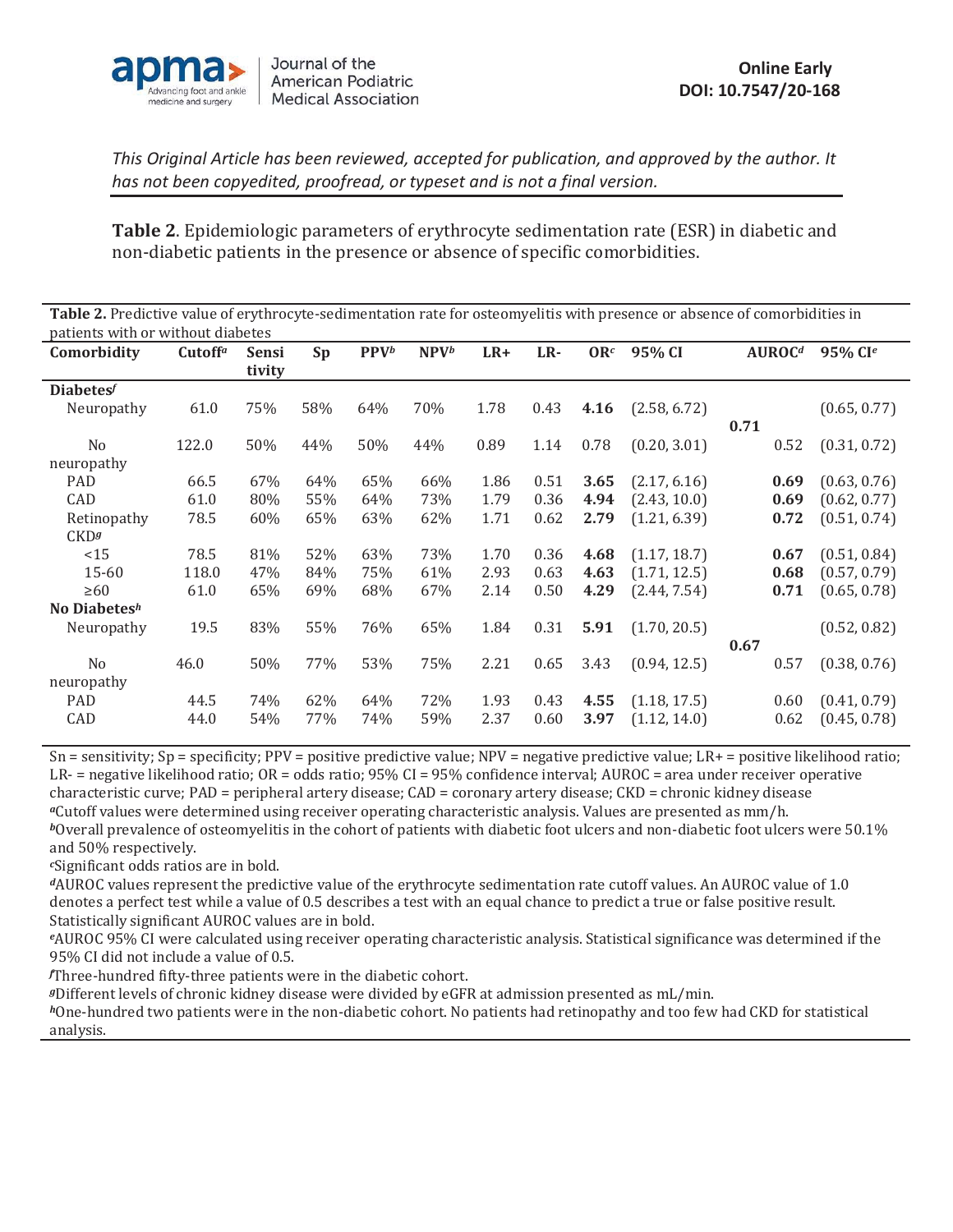

**Figure 1a**. Scatterplot of erythrocyte sedimentation rate (ESR) values in diabetic and nondiabetic patients with soft-tissue infection or osteomyelitis.



**SCATTER BARPLOT: Diabetic (left) vs Non-Diabetic (right) ESR levels by infection type**